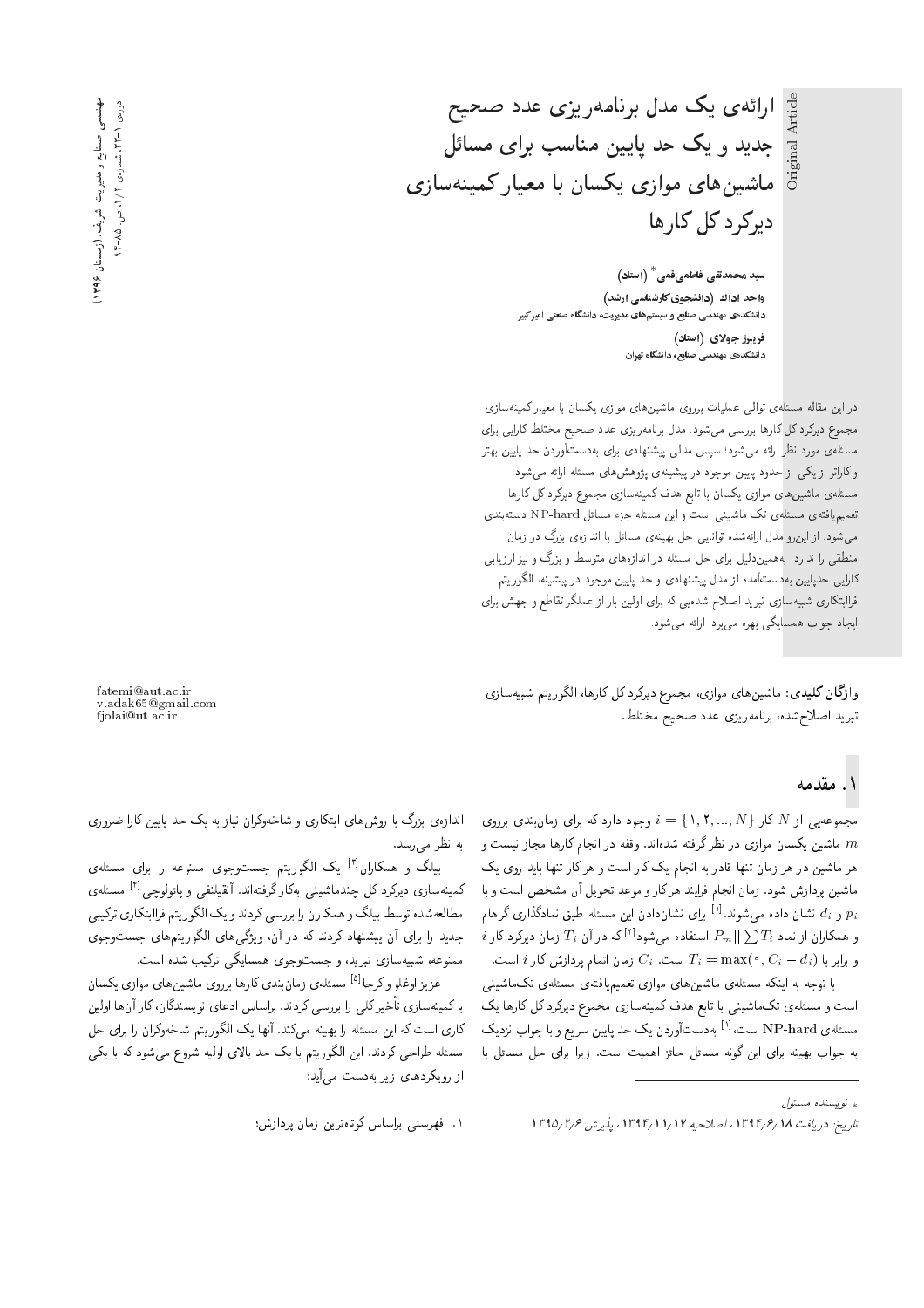- . فهرستی براساس زودترین تاریخ تحویل؛
- ا. فهرست  $\alpha$  که کارها را براساس مقادیر  $\alpha_i$  بهصورت غیرنزولمی مرتب میکند "  $\alpha_i = \max\{p_i, d_i\}$

برای بهدستآوردن حد پایین، مسئله را به این صورت آزادسازی می کنند که بر یدگی کارها مجاز باشد. در واقع، بخشی از یک کار می تواند در یک زمان انجام شود و در زمان دیگر باقی ماندهی کار انجام شود. با این فرض که کارها براساس کوتاه ترین زمان پردازش

که  $LB = \sum_i \max\{ \degree,$  $\frac{i}{\sqrt{2}}$  $\sum_{j=1} P_j$  $\frac{m}{m} = d_{[i]}\}$  : مرتب شدهاند، حد پایین برابر است با $d_{[i]}\}$  $d_{[i]} \leq d_{[i+1]}$  برای تمام  $i$ ها<br>التصافی

الكوريتم پيشنهادى فقط قادر به حل مسائل با حداكثر ١٥ كار و ٣ ماشين است و نمی تواند مسائل<sub>می</sub> با اندازهی بزرگتر (مانند ۱۵ کار و ۲ ماشین ـ °۲ کار و ۲ ماشین) را در مدت زمان کم تر از ۱۵ دقیقه حل کند.

تاناکا و آراک<sub>گ</sub>ا<sup>9]</sup> یک الگوریتم شاخەوکران جدید را برای مسائل زمان,*ندی*<br>مسلمات ایران ایران می باید از ایران ماشین های موازی یکسان طراحی کردند. آنها در الگوریتم خود از روش آزادسازی لاگرانژ برای بهدستآوردن یک حد پایین استفاده کردند. آنها با درنظرگرفتن یک ضریب، مربوط به محدودیت در دسترس بودن ماشین و اضافهکردن به تابع هدف به حل مسئله پرداختند. آنها برای بهدست آوردن مقدار بهینهی ضرایب لاگرانژ از دوگان مسئلهى أزادشده استفاده كردهاند. نتايج محاسباتي أنها نشان مىدهد كه بسیاری از مثالها بدون احتیاج به شاخهزنی در همان گره مادر حل می شوند. درحالی که این الگوریتم قادر است فقط مسائل با تعداد حداکثر ۲۵ کار با هر تعداد ماشین را حل کند. همچنین شیم و کیم<sup>۷۱</sup> یک الگوریتم شاخهوکران را برای<br>تعداد ماشین را حامل ماران کوین مسئلهى ماشينهاى موازى ارائه كردند. در اين الگوريتم ابتدا براى بهدست آوردن یک حد بالای اولیه از الگوریتم شبیهسازی تبرید (SA) استفاده میشود. بهمنظور انتخاب گره براي شاخەزني، روش depth-first مورد استفاده قرار مىگيرد. الگوريتم شاخهوكران پيشنهادى أنها قادر است مسائل تا سقف ٣٥ كار و تا سقف ۵ ماشين را در مدت زمان قابل قبول حل کند. در ادامه منسندیک و همکاران<sup>[۸]</sup> مسئلهی<br>بر مصدر است بر کارکار ایران کردن بر مقدار استقلاب نقل كمينهسازي ديركردكل كارها را بررسي كردندكه در آن كارها مى توانند فقط در زمان هاي ثابت از پیش تعیین شده تحویل شوند. آنها با استفاده از الگوریتم شاخهوکران مسئله را در اندازهى كوچك حل كردند و يک حد پايين با استفاده از به تأخيرانداختن زمان تحویل برخی از کارها بهدست آوردند. آنها، برای حل مسئله در اندازهی بزرگ، یک الگوریتم جستوجوی ممنوعه و یک الگوریتم ترکیبی ژنتیک را ارائه كردند.

کاوالیو و ورنر<sup>ا؟]</sup> راه حلمی برای کمینهسازی تأخیر کلمی در مسائل ماشین&ای<br>میدان کوپید کو برای آستها کاربارهای میشد که این کوپید با بیسته الم موازی پیسهاد دردند که در آن نمام تاریخ نامویل یکسانی دارند درخانی که<br>بازیک سایر افزایش از سال میکند که سایر میکند المغربی و پارک<sup>[۱۰]</sup> مسائل<sub>ی</sub> را مطرح کردند که در آن تاریخ تحویل هرکار با زمان<br>المعدن به تمرین استان باشترین و این الزام التح پردازش أن كار برابر است. أركين و راندى<sup>[۱۱]</sup> الگوريتمى را براى كمينهسازى .<br>تأخیر وزن**دار مربوط به مسائلی که در آنها وزن هر** کار با کسری از زمان پردازش آن کار برابر است. ارائه کردند. انلو و ماسون<sup>[۱۲]</sup> برای مسئلهی ماشین های<br>مقامتهای مقامتهای مسئل موازى بدون قطع كار براى توابع هدف كمينهسازى مجموع وزنى زمان اتمام كارها و ميكسين، بهطور جداگانه يک مدل برنامهريزى عدد صحيح مختلط ارائه كردند.

با توجه به پیشینه ی پژوهش های مرتبط با مسئله ی زمانبندی ماشین های موازی ارائهى يک مدل جديد برنامهريزى خطى عدد صحيح مختلط کارا براى مسئلهى مذکور با تابع هدف کمینهسازی دیرکرد کل کارها مناسب است و نیز توسعه یا ارائهی

حد پایین هایی که بهتر از حد پایین های موجود در پیشینه ی پژوهش باشد با توجه به پیچیدگی مسئله در اندازههای متوسط و بزرگ حائز اهمیت است. از این رو، در این مقاله با ارائهی یک مدل برنامهریزی عدد صحیح مختلط برای مسئلهی با تابع هدف کمینهسازی مجموع دیرکرد کل کارها به حل مسئله در ابعاد کوچک بهصورت بهینه یرداخته مه<sub>ا</sub>شود و یک مدل که حد پایین<sub>ه</sub> بهتر از حد پایین اوغلو و کرجا به دست می۵هد، نیز ارائه می شود. همچنین برای مقایسهی حد پایین ها و حل مسئله در اندازهى متوسط و بزرگ الگوريتم شبيهسازى اصلاح شدهيى ارائه می شود.

مقاله ساختار زير را دارد. در بخش ٢ مدل برنامهريزي عدد صحيح مختلط و مدل ارائهشده برای حد پایین بیان میشود. در بخش ۳ الگوریتم شبیهسازی تبرید اصلاح شده أورده مى شود. بخش ۴ به نتايج محاسباتى براى تمام حالات مختلف ارائه شده می پردازد. بخش آخر به نتیجهگیری و پیشنهادهایی برای پژوهش های آتی اختصاص داده شده است.

# ۲. مدل ریاضهی

## ۰۱.۲ مدل پیشنهادی

در این بخش ابتدا به بیان تعاریف و نمادها پرداخته میشود و سپس مدل برنامهریزی عدد صحیح مختلط ارائه و سپس مدل پیشنهادی برای حد پایین آورده میشود.

#### $\mathsf{R}.\mathsf{Y}$ . تعاریف و نمادها

- ۰۱.۲.۲ فرضیات مربوط به کارها و ماشین
- م ماشین ها در هر زمان بهطور پیوسته در دسترس هستند و در ابتدا می توانند هر  $\bar{\phantom{a}}$ يک ازكارها را انجام دهند.
	- ماشینها زمان به کاری و توقفات مانند خرابی و تعمیر ندارند.
- با شروع یک کار عملیات تا انتهای کار ادامه پیدا میکند؛ به عبارت دیگر انقطاع در كارها جايز نيست.
- زمان انجام هر کار و زمان موعد تحویل آنها از قبل مشخص و غیر قابل تغییر<br>است.

# است.<br>۲.۲.۲ نمادهای بهکاررفته

تعداد کار بدون انقطاع برای پردازش روی یکی از  $l$  ماشین در نظر گرفته شده  $\overline{n}$ است. برای أزادسازی و به دست آوردن حد پایین با استفاده از مدل پیشنهادی زمان پردازش هرکار بر تعداد ماشین۱ها تقسیم شده و رو به بالاگرد شده است که به نحوی انقطاع کار در مدل پیشنهادی و نه در مدل برنامهریزی عدد صحیح مختلط در نظر گرفته شده است؛

- $\{1, 7, ..., n\}$  : شمارندهی کارها:
- $\{1, 7, ..., l\}$  : شمارندهی ماشین ها $r$ 
	- $M$  یک عدد بزرگ مثبت:  $M$
	- : زمان انجام عملیات کار i $i$ ام:
	- $i$  موعد تحويل كار $d_i$
- $\textit{spt}_i = \textit{ceil}(\frac{P_i}{l})$  : زمان پردازش اصلاح شده،  $pt_i$

امین زمان انجام به ترتیب نزولمی زمان پردازش اصلاحشده $k: m_k$  $j$  حداقل دیرکرد کار  $i$ ام اگر  $j$ امین کار انجام شود ( $i$  نشاندهندهی کار و $T_{ij}$ نشاندهندهى نوبت انجام كار i است).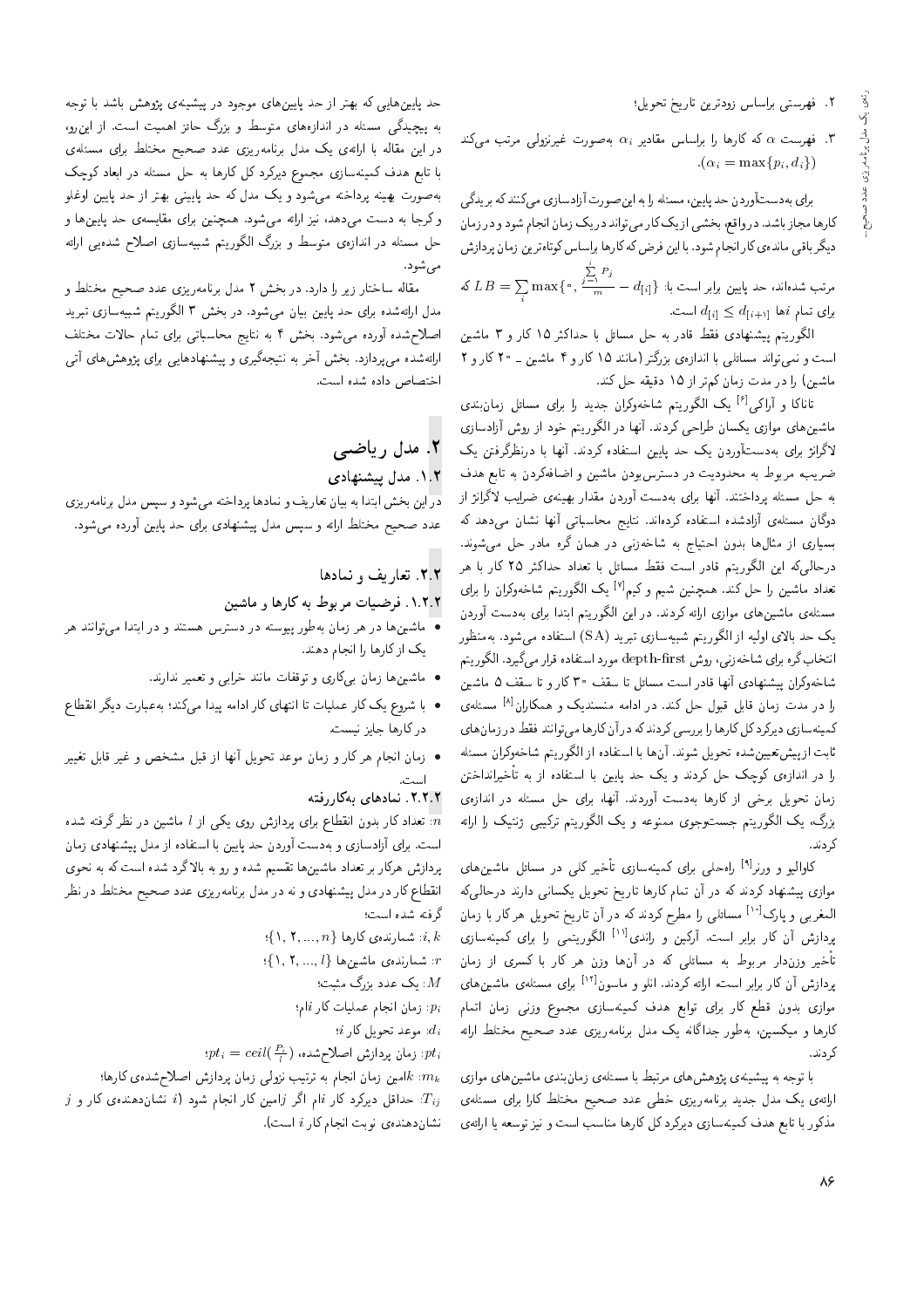$$
\begin{cases}\n\sum_{i=1}^{j} P t_i - d_i, & \in \sum_{i=1}^{j} P t_i - d_i > \text{``} \\
\Leftarrow \text{if } P t_i \subseteq m_i, \\
\text{``} & \text{otherwise}\n\end{cases} \quad \forall i = 1...j
$$

$$
T_{ij} = \begin{cases} Pt_i + \sum_{i=1}^{j-1} Pt_i - d_i \leftarrow Pt_i \\ + \sum_{i=1}^{j-1} Pt_i - d_i > \infty \\ \leftarrow \text{if } Pt_i \neq m: \end{cases} \qquad \forall i =
$$

otherwise

 $(11)$ 

 $\lambda_{\cdots}$  j

$$
X_{i,j} \in \{ \circ, \mathcal{V} \} \tag{17}
$$

رابطهى ٩ مجموع ديركرد كل كارها را كمينه مى كند. محدوديت ١٠ بيان مى كند که هر موقعیت مختص به انجام یک کار است و دو کار در یک موقعیت انجام نمی شود (موقعیت به معنی نوبت بردازش کار است. یعنی اگر کار <sup>ن</sup>ام در زامین نوبت انجام شود مقدار ۱ را خواهد گرفت). محدویت ۱۱ به این معنی است که هر کار تنها در یک موقعیت می تواند انجام شود. محدودیت ١٢ شالودهى حل اين مدل است و در اصل تنها تغيير محسوس جالب اين مدل با مدل الگوریتم تخصیص است و در واقع پارامتری کارا بهدست می دهد. این پارامتر مهم حداقل دیرکرد کار i را اگر در gامین نوبت بردازش شود، می دهد.

در پیوست مقاله نشان داده خواهد شدکه مدل حد پایین را میدهد.

## ۳. الگوریتم شبیهسازی تبرید

ایدهی اصلی الگوریتم شبیهسازی تیریدشده از مترویلیس (۱۹۵۳) گرفته شده است.<sup>[۱۳]</sup> او در این الگوریتم ماده را به عنوان سیستمی متشکل از اجزای مختلف شبیهسازی کرده است. این الگوریتم روال سردشدن مواد را با کاهش تدریجی دما تا رسیدن به یک نقطهی تعادل دمایی شبیهسازی میکند. ۳۰ سال بعد کیریک پاتریک و همکارانش روشی پیشنهاد کردند که براساس آن میهتوان این الگوریتم را برای مسائل بهینهسازی بهکار برد.<sup>[۱۴]</sup>

در این روند جستوجو الگوریتم SA با یک  $T_1$  (دمای اولیه) و  $S_1$  (جواب اولیه) شروع شده که ابتدا اولین جواب  $(S_c)$  و بهترین جواب  $(S_B)$  است. یک جواب همسایگی  $(S_N)$ ) با تعویض بعضی عناصر  $(S_c)$ ) بهدست می $\tilde{\mathfrak{l}}$ ید. تابع هدف  $S_N$  بهازای  $S_N$  و  $S_N$  با  $E_N$  و  $E$  تشان داده میشود. اگر  $E_N$  از  $E_c$  بهتر باشد، به عنوان  $S_c$  جدید یذیرفته میپشود و در تکرار بعد  $S_N$  جدید تولید میپشود. ولی  $S_N$  حنانچه  $E_N$  از  $E_c$  بدتر باشد، از معیار مترویلیس استفاده می شود و  $S_N$  با احتمال  $\Delta E = E_N - E_c$  به عنوان  $S_c$  جدید پذیرفته می $\epsilon$ شود. که در آن  $\exp^{(\frac{-\Delta E}{T})}$ است. چنانچه  $E_c$  از  $E_B$  بهتر باشد،  $S_c$  بهعنوان  $S_B$  جدید پذیرفته می $\mathcal{L}_c$ ود؛ در غیر این صورت  $S_B$  بدون تغییر باقی می ماند. این فرایند در هر سطح دما به تعداد مشخصی تکرار میشود و پارامتر  $T$  به آرامی و با استفاده از تابع کاهش دما تا هنگامی که شرط توقف برقرار شود، کاهش می،یابد. از علامت منفی برای مسائل کمینهسازی و از علامت مثبت در معیار متروپلیس برای مسائل بیشینهسازی استفاده می شود. <sup>[۱۵]</sup> متغیر دودویی است که وقتی کار  $i$  بعد از کار  $k$  انجام شود عدد ۱، و در غیر  $Y_{i,k}$  $i \in \{1, 7, ..., n-1\}, k > i$  این صورت عدد صفر را می بذیرد،  $i > i$ . متغیر دودویی است که وقتی کار j توسط ماشین  $r$ ام پردازش شود عدد ۱.  $r \in \{1, 7, ..., l\}$ و در غیر این صورت عدد صفر را می پذیرد،  $i$  : متغیر پیوسته برای تعیین زمان تکمیل نهایی کار $C_i$  $\{i$  : متغیر پیوسته برای تعیین دیرکرد کار  $T_i$ اگر کار  $i$ ام  $j$ امین کار انجام شود، مقدار ۱، و در غیر این صورت مقدار صفر: $X_{i,j}$ 

را مے گیرد.

۳.۲. مدل برنامه٫یزی ریاضی عدد صحیح مختلط

$$
\text{minimizing} = \sum_{i=1}^{n} T_i \tag{1}
$$

 $\mathrm{s.t}$  :

$$
\sum_{i=1}^{m} Z_{i,r} = 1 \qquad \forall i \qquad (1)
$$

$$
C_i \ge P_i \qquad \forall i \tag{7}
$$

$$
C_i \geq C_k + P_i - M * (\mathbf{1} - Y_{i,k}) - M * (\mathbf{1} - (Z_{i,r} + Z_{k,r}))
$$

$$
\forall r, i \in \{1, 1, \dots, n-1\}, \ k > i \tag{f}
$$

$$
C_k \ge C_i + P_k - M * Y_{i,k} - M * (\mathbf{Y} - (Z_{i,r} + Z_{k,r}))
$$

$$
\forall r, i \in \{1, 1, \dots, n-1\}, \ k > i \tag{2}
$$

$$
T_i \geq C_i - d_i \qquad \forall i \tag{8}
$$

$$
T_i, C_i \geq \circ \qquad \forall i \tag{V}
$$

$$
Y_{i,k}, Z_{i,r} \in \{ \circ, \lambda \} \tag{A}
$$

رابطهی ۱ تابع هدف است. که مقدار آن مجموع دیرکرد کل کارهاست. مجموعهی محدودیت ۲ مشخص میکند هرکار باید روی یک ماشین از میان ماشین های موازی پردازش شود. مجموعهى محدوديت ٣ مطمئن مىسازدكه زمان تكميل هركار بزرگ تر از زمان پردازش آن کار است. مجموعهی محدویتهای ۴ و ۵ با هم بیان میکنند که اگر دوکار  $i$  و  $k$  روی یک ماشین  $r$ ام پردازش شوند، از پردازش همزمان آن دو کار جلوگیری می شود و کارها به نوبت روی ماشین rام پردازش می شوند. محدودیت ۶ زمان دیرکرد کارها را محاسبه میکند. رابطههای ۷ و ۸ متغیرهای تصمیم مدل را تعریف مے کنند.

$$
\text{minimizing} = \sum_{i=1}^{n} \sum_{j=1}^{n} T_{i,j} * X_{i,j} \tag{4}
$$

 $s.t.$ 

$$
\sum_{i=1}^{n} X_{i,j} = 1 \qquad \forall j = 1...n \qquad (1)
$$

$$
\sum_{j=1}^{n} X_{i,j} = 1 \qquad \forall i = 1...n \tag{11}
$$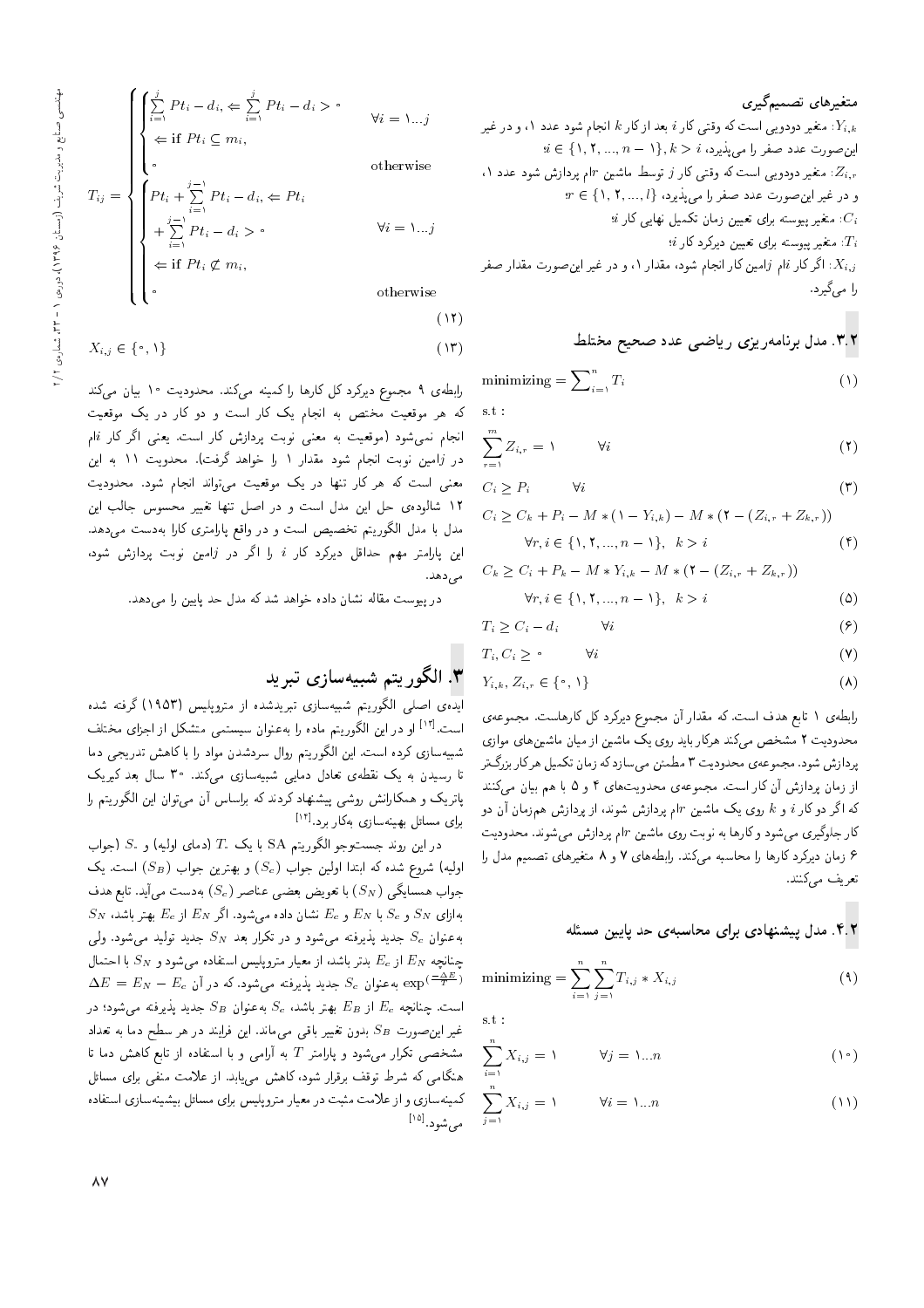۰۱.۳ اجزا و پارامترهای الگوریتم SA ١.١.٣. نمايش ساختار جواب ساختار جواب (توالی کارها) برای مثال برای پردازش ۶ کار روی ۳ ماشین بهصورت زير است:

|--|

در این ساختار اعداد بزرگ تر از تعداد کارها برای جداکردن کارها و اختصاص آنها به ماشین مورد نظر بهکار مهرروند و موقعیت قرارگیری اعداد کوچک تر و مساوی با تعداد کارها در این جایگشت نشاندهندهی نوبت پردازش آنها روی ماشین مربوطه است. مثلاً برای ساختار جواب نشاندادهشده کار ۶ و ۴ روی ماشین اول، کار ۵ و ۲ روی ماشین دوم، وکار ۳ و ۱ روی ماشین سوم پردازش میشوند.

#### ٢.١.٣. انتخاب جواب اوليه

با توجه به مطالب بیانشده در نمایش ساختار جواب، جواب اولیه بهصورت جایگشت تصادفی از  $m+n+1$  عدد بهدست میآید و برای این جایگشت بهدستآمده مقدار تابع هدف محاسبه میشود و به عنوان جواب اولیه در نظر گرفته میشود.

### ٣.١.٣. سازوكار جواب همسايه

۔<br>میتوان از دو روش برای ایجاد همسایگی استفاده کرد. انتخاب جواب همسایگی از بین جوابهای امکان پذیر به صورت تصادف<sub>ی</sub> یا برطبق ضابطه یی خاص براساس روش ابتکاری مخصوص به هر مسئله صورت می بذیرد. <sup>[۱۶]</sup>

در این مقاله برای ایجاد جواب همسایگی از عملگرهای تقاطع` تک نقطه یی و جهش <sup>۲</sup> الگوریتم ژنتیک (GA) استفاده میشود که در هر بار این کار با استفاده از عملگر جهش یا عملگر تقاطع بهصورت تصادفی انجام می شود.

- عملگر جهش: عملگر جهش خود شامل سه عملیات تعویض، معکوس سازی، و میانگذاری است که در این مقاله از روش میان گذاری آن استفاده میشود.
- روش میانگذاری: در این روش دوعدد تصادفی بین یک و طول کروموزوم منهای یک والد تولید مهرشود، که عدد اولی نشاندهندهی ژن انتخابی و عدد دوم نشاندهنده،ی موقعیتی است که آن ژن در آن موقعیت قرار داده میشود.
- عملگر تقاطع: در عملگر تقاطع به دو کروموزوم والد نیاز است و چون الگوریتم .<br>SA همیشه با یک کروموزوم کار میکند، کروموزوم والد دوم از راه جایگشت تصادفی ۱ $m+n+1$  همانند تولید جواب اولیه استفاده میشود و بعد عملگر تقاطع تک نقطه یی روی کروموزومهای والد انجام میگیرد و دو کروموزوم جدید بهدست میآید. مقدار هرکروموزوم جدید محاسبه میشود وکروموزومی با جواب کمتر به عنوان جواب بهتر به مقایسات بعدی فرستاده می شود.

#### ۴.۱.۳. انتخاب دمای اولیه و کاهش دما

۔<br>چنانچه دمای اولیه پایین باشد، احتمال پذیرش جوابهای بدترکاهش می یابد و ممکن است سیستم در جواب بهینه ی محلی باقی بماند. اگر بخواهیم جواب نهایی مستقل از جواب شروع باشد، دماي اوليه به اندازهي كافي زياد در نظرگرفته مي شود تا امكان تعويض تقريباً أزادجوابهاي همسايگي وجود داشته باشد. در غيراين صورت جواب نهایی به سمت جواب شروع نزدیک خواهد شد. ضابطهی کاهش دما و حرکت به سمت سردشدن سیستم معمولاً به صورت تابعی به شکل زیر در نظرگرفته میشود:

$$
T_{r+1} = \alpha \ast T_r \qquad \qquad \circ \rho \le \alpha \le \circ \rho \mathcal{A} \qquad r = 1, 1, ..., r
$$

چنانچه a مقدار بزرگمی داشته باشد سیستم دیرتر سرد می شود و تعداد نقاط بیشتری از فضای جواب بررسی میشوند که خود سبب افزایش زمان حل مسئله خواهد میل [۱۷]

۵.۱.۳. سازوکار پذیرش جوابهای نامزدشده

فرض کنید جواب جاری منجر به تابع هدفی معادل  $E_c$  شده است و نیز جواب همسایگی ایجادشده مقدار تابع هدف  $E_N$  را داشته باشد در حالت کمینهسازی اگر:

- ۰۱  $E=E_N-E_c\leq \Delta E=0$ ، جواب همسایگی جایگزین جواب جاری میشود و چنانچه  $E_B \prec E_N \prec E_N$  و  $S_B = S_R \prec E_N$  قرار داده میشود، در غیر این صورت و  $E_B$  بدون تغییر باقی میمانند.  $S_B$
- با یک عدد تصادفی بین  $y=\exp^{\left(\frac{-\Delta E}{T}\right)}$ ، مقدار  $\Delta E=E_N-E_c\succ^{\bullet}$  . ۲ صفر و یک مقایسه میشود. اگر از عدد تصادفی بزرگ تر باشد، جواب همسایگی به عنوان  $S_c$  پذیرفته می شود؛ در غیر این صورت جواب همسایگی دیگری تولید مې شود.

## ۶.۱.۳. معيارهاي توقف الگوريتم SA

با توجه به اینکه الگوریتمهای فراابتکاری هیچگونه شناختی نسبت به نقطهی بهینه کلی و بهطورکلی درجهی بهینهبودن جوابها ندارند، معیاری برای توقف نیاز است. بهطور کلبی می توان در حالت ایستا شرط توقف را چنین بیان کرد: رسیدن به یک دمای نهایی از پیش تعیینشده،  $T_f$  که کسر بسیار کوچکی از دمای اولیه است یا رسیدن به یک مقدار بیشینهی از پیش تعیین شده ( $T_f = \alpha * T_\circ, \alpha \leq \gamma \circ \mathcal{N}$ برای کل تکرارها.<sup>[۱۸]</sup>

روش SA ابزاری فراهم میکند تا بتوان از نقاط بهینهی محلبی فرارکرد و بهوسیله يذيرش جوابهاي بدتر با يک احتمال مشخص به نقطهي بهينهي کلبي دست يافت. این موضع یکی از نقاط قوت رویکرد SA است.<sup>[۱۷]</sup>گامهای لازم برای شبیهسازی SA در این مقاله بهصورت زیر است:

گام ۱. پارامترهای ورودی

 $(T_*, \alpha,$  maxiteration, maxiter  $\mathbf{Y},$  set  $T = T_*)$ 

- گام ۲. انتخاب جواب اولیه و *S*. محاسبه0 مقدار تابع هدف به ازای جواب اولیه0
- $E_c$ ام ۳. جواب اولیه به عنوان بهترین جواب درنظرگرفتهشود ( ، $E_B = E_\cdot$  ,  $E_B = E_\cdot$  $.S_c = S_*, S_B = S_*,$
- گام ۴. یک جواب همسایگی  $S_N$  با استفاده از عملگر تقاطع یا جهش بهنحوی که متعاقباً ذکر میهشود تولید شود. عدد تصادفی بین صفر و ۱ تولید شود. چنانچه این عدد بزرگتر از ۰٫۵ باشد از عملگر تقاطع و چنانچه این عدد کوچکتر از ۰٫۵  $E_N$  باشد از عملگر جهش و روش میانگذاری استفاده شود. مقدار تابع هدف محاسبه شود.
	- گام ۵. مقدار $E = E_N E_c$  محاسبه شود.
- گام ۶. اگر ۰ ک $E \leq \Delta$ ، جواب همسایگی کنونی بهعنوان جواب کنونی پذیرفته شود و الگوريتم به گام ۹ منتقل شود.  $(S_c = S_N, E_c = E_N)$ 
	- گام ۷. اگر  $\langle E \rangle \to \Delta E$ ، یک عدد تصادفی در بازهی  $[\, \circ \, , \, \cdot \,]$  تولید شود.
- گام ۸. اگر [۰٫۱] rand  $\exp^{\left(-\frac{\Delta E}{T}\right)}>\exp^{\left(-\frac{\Delta E}{T}\right)}$ ، جواب کنونی و الگوریتم به گام ۹ منتقل شود؛ در  $(S_c=S_N,\,E_c=E_N)$  بُدیرفته شود؛ در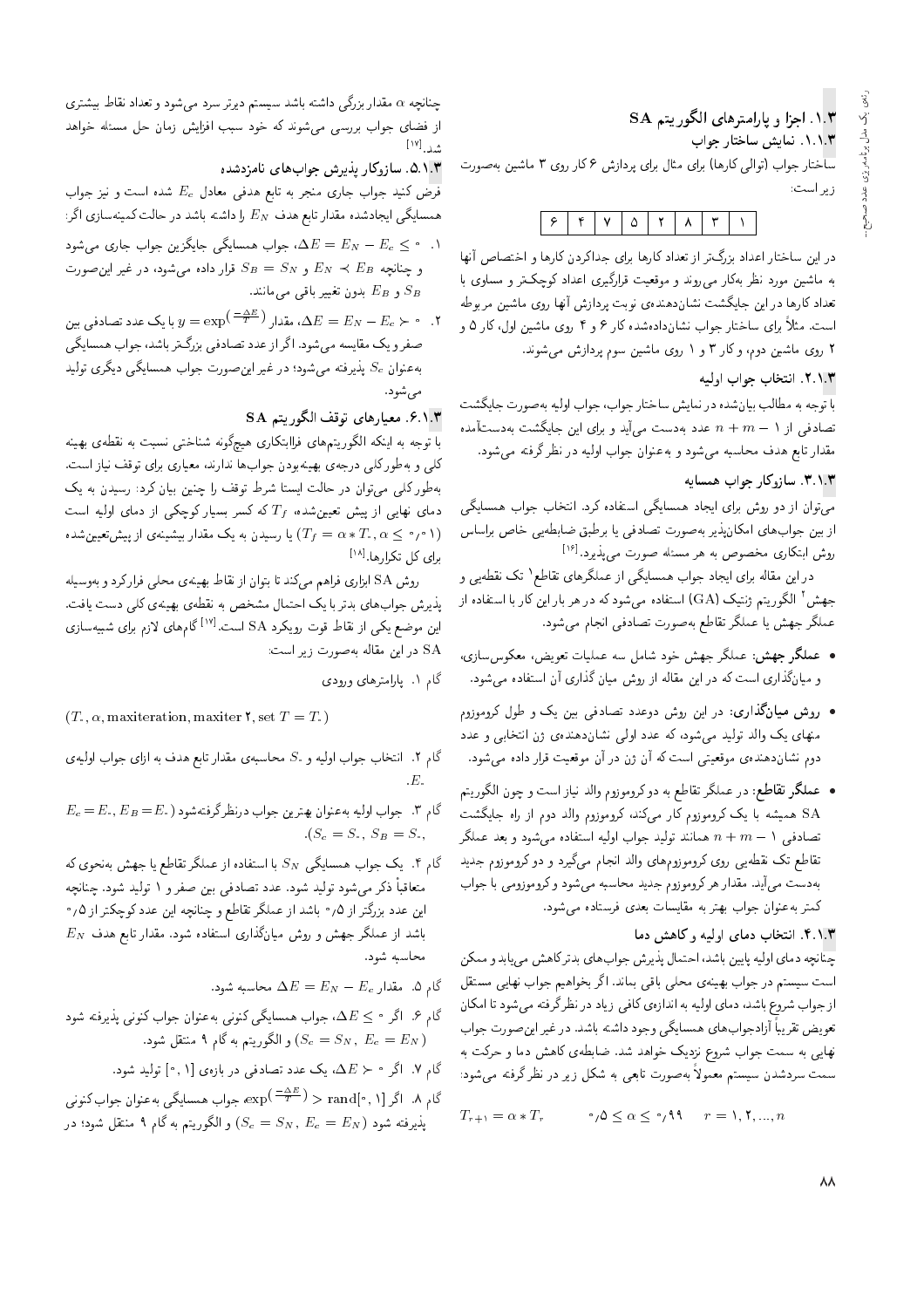غیر این صورت  $E_c$  و  $S_c$  بدون تغییر باقی بمانند و الگوریتم به گام ۱۰ منتقل شود.

- گام ۹. اگر  $E_B = E_c \circ E_B = E_c \circ E_c < \epsilon$  قرار داده شوند؛ در غیر اين صورت  $E_B$  و  $S_B$  بدون تغيير باقى بمانند.
- گام ۱۰. اگر تعدا تکرارها در این دما کمتر از maxiter۲ باشد، الگوریتم به گام ۴ برگردد؛ در غیر این صورت دما با استفاده از رابطهی:

$$
T_{r+1} = \alpha \ast T_r \qquad \circ \beta \le \alpha \le \circ \beta \mathfrak{q} \qquad r = 1, 1, ..., n
$$

محاسبه شود وكام بعدى اجرا شود.

گام ۱۱. بررسی شرایط توقف: اگر تعداد تکرارهای کل کمتر از maxiteration باشد الگوریتم به گام ۴ برود؛ در غیر این صورت  $E_B$  و  $S_B$  به عنوان جواب بهینه  ${\rm SA}$  كَزارش و الگوريتم توقف شود. $^{[01]}$  در اين مقاله از تنظيم يارامتر الگوريتم درارس و الدورينم بوقف سود.<br>ا برای مسائل تارتاه باز عمومی نه نوسط نادری و همداران صورت ترقیه است،<br>احضا استفاده مىشود.<sup>[۱۹</sup>]<br>.

# ۴. نتایج محاسباتی

برای بررسی و مقایسه مدلهای ارائهشده و الگوریتم SA از مکانیسم تولید عدد صحیح تصادفی برای پارامترهای مسئله به شرح زیر استفاده می شود. زمان پردازش و برابر عدد صحیح تصادفی بین بازهی  $[ \, \lambda, \, \mathsf{R} \, \mathsf{R} \,$ و موعد تحویل کارها در بازهی  $p_i$ انتخاب میشود که  $P$  برابر  $[P*(1 - T - R/\mathbf{Y}), P*(1 - T + R/\mathbf{Y})]$  $T,R$  مجموع زمان بردازش کارها تقسیم بر تعداد ماشینها (  $\frac{P_i}{m}$  ) میر $\epsilon$ ان است $\epsilon$ نیز بهترتیب مربوط به بازه0 {۰٫۲٫۰٫۷ } و {۰٫۴٫۰٫۶٫۰} هستند<sup>[۲۰]</sup> که<br>اینجمن اینچی می این می این این این این این این این در این مسئله ۰٫۴ و  $T=\mathcal{S}\backslash\mathcal{F}$  در نظر گرفته شدهاند.

در این مقاله برای مدل اصلی از نرمافزار (GAMS(ver.۲۴.۱) و برای مدل پیشنهادی و الگوریتم SA از نرم افزار MATLAB ۲۰۱۲a روی کامپیوتر با مشخصات (Intel® CPU ٢٫۶ GHZ and ۴ GB of RAM memory) استفاده شده است.

در ادامه نتايج حاصل از اجراى الگوريتم SA، كه براى هر مسئله پنج بار اجرا شده است، با نتایج مدل برنامهریزی عدد صحیح مختلط و مدل پیشنهادی که یک حد پایین برای مسئله است، مقایسه میشود. برای سنجش کارایی جواب مدل پیشنهادی به عنوان حد پایین و مقایسه با حد پایین موجود در تحقیقات پیشین و نیز الگوریتم SA معیار GAP که در رابطهی زیر معرفی میشود، بهکار رفته است.<sup>[۱۰]</sup><br>.

$$
\angle GAP = \frac{-(T_i - T^*)}{T^*} \times \mathcal{N} \tag{15}
$$

\*T بيا نگر مقدار بهينه در مسائل با اندازهى كوچک يا جواب الگوريتم<br>اباننا مطلب مقدم است گو با مقدم تناسط در رابطه ی ۱۱۱<br>۲۰۸ GA در مسائل با اندازههای متوسط و بزرگ است. مقدار  $T_i$  برای هر مسئله برابر  $\mathrm{SA}$ 

مقدار بهدستآمده برای هریک از موارد مورد مقایسه در نظر گرفته میشود.<br>جدول ۱ نشان مهردهد که جواب بهدستآمده از مدل پیشنهادی همواره جدول ۱ سدان می1هد ته جواب به ستامده از مدل پیستهادی همواره<br>محمد استان میلاد آ دوچک در از جواب بهینهی بهدست امده از مدل برنامهریزی عدد صحیح محتفظ<br>ا است. به عبارت دیگر، می توان نتیجه گرفت جواب مدل پیشنهادی حد پایین مسئلهى مربوطه است. همچنين با توجه به نتايج حد پايين موجود در تحقيقات پیشین و مقایسهی أن با جواب مدل پیشنهادی می توان دریافت که جواب مدل

پیشنهادی اختلاف کمتری با جواب بهینه دارد. بنابراین، حد پایین بهدستآمده از مدل بیشنهادی مهمتر از حد پایین موجود در پیشینهی تحقیق است. معیار دیگری که اهمیت دارد زمان حل مسائل است که مدل برنامهریزی عدد صحیح مختلط حتی برای مسائل با اندازهی کوچک نیاز به زمان خیلی زیادی دارد در حالیکه مدل پیشنهادی در زمان خیلمی کمتری می تواند مسائل با اندازهی بزرگ را هم حل كند. همچنين نتايج مربوط به مدل برنامهريزي عدد صحيح مختلط و الگوريتم SA نشان می،دهند که الگوریتم شبیهسازی تبرید جواب خیلی خوب را ارائه می،دهد بهگونه یی که در تمام مسائل مورد آزمایش با اندازهی کوچک و متوسط به جواب بهینه دست مییابد و این امر بر کارایی خوب الگوریتم شبیهسازی تبرید دلالت دار د.

جدول ۲ و شکلهای ۱ تا ۳ نتایج مربوط به مسائل مورد آزمایش در مدل برنامهریزی عدد صحیح مختلط، مدل پیشنهادی، و حد پایین موجود در تحقیقات



شکل ۱. اختلاف مدل پیشنهادی و حد پایین موجود در تحقیقات پیشین با جواب بهنیهی مسئلهی ماشین های موازی با ۲ ماشین.



شکل ۲. اختلاف مدل پیشنهادی و حد پایین موجود در تحقیقات پیشین با جواب بهنیهی مسئلهی ماشین های موازی با ۳ ماشین.



شکل ۳. اختلاف مدل پیشنهادی و حد پایین موجود در تحقیقات پیشین با جواب بهنیهی مسئلهی ماشینهای موازی با ۴ ماشین.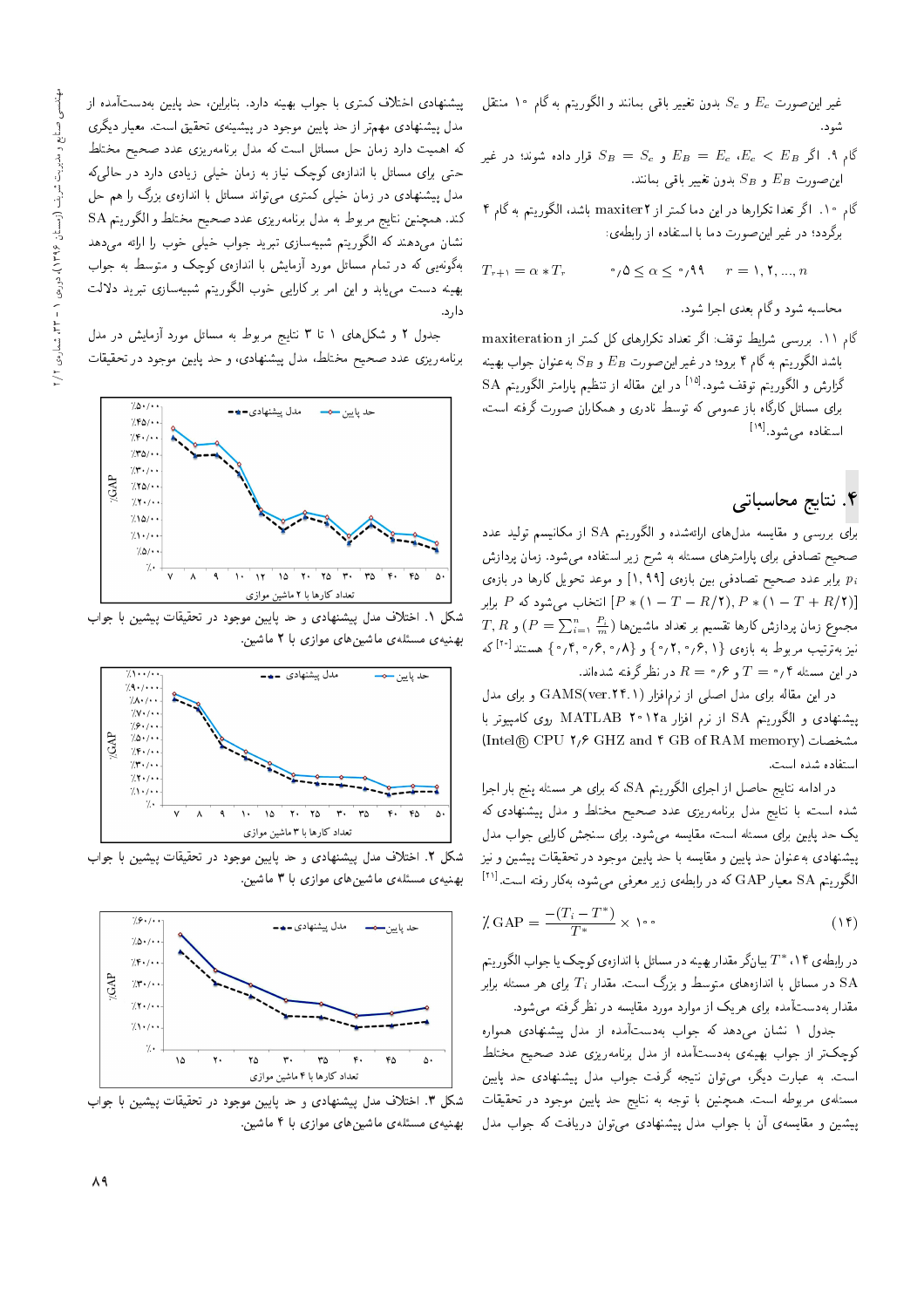| متوسط جواب الگوريتم<br>شبیهسازی تبرید با ۵ اجرا |                                  |                                                  | حد پايين مرور ادبيات                     |                                                   | مدل پیشنهادی               |                                 | مدل برنامه ریزی عدد<br>صحيح مختلط |                           |           | تعداد    |
|-------------------------------------------------|----------------------------------|--------------------------------------------------|------------------------------------------|---------------------------------------------------|----------------------------|---------------------------------|-----------------------------------|---------------------------|-----------|----------|
| GAP<br>(7)                                      | ديركرد<br>کل                     | GAP<br>$\binom{1}{k}$                            | حد يايين<br>دیرکرد کل                    | GAP<br>$\binom{7}{1}$                             | زمان يردازش<br>(ثانيه)     | ديركرد<br>کل                    | زمان پردازش<br>(ثانيه)            | ديركرد<br>کل              | كارها     | ماشين ها |
| 0/0.0                                           | ۱۵۷                              | $TA/\Lambda$                                     | 950                                      | $\mathsf{r}_{\Lambda_{1}}$ $\Lambda\Delta$        | $\cdot$ , $\wedge\Upsilon$ | ۹۶                              | $\cdot$ , \ $\circ$               | ١۵٧                       | ۵         |          |
| 0/0.0                                           | ۶۲                               | 84,9                                             | $\tau\tau$                               | 09,91                                             | $\cdot$ , $\wedge \vee$    | ۲۵                              | $\cdot$ , \ Y                     | ۶۲                        | ۶         |          |
| 0/0.0                                           | ۱۵۸                              | $rr, r \Delta$                                   | $\lambda$ 9, $\Delta$                    | ۴۰٫۵۱                                             | $\cdot$ , $\lambda\lambda$ | ۹۴                              | ۱٫∘ ۸                             | ۱۵۸                       | Y         |          |
| 0/0.0                                           | ١٧٨                              | $\Gamma \Lambda, \Gamma$                         | $\setminus$                              | $\mathbf{r}\mathbf{r}_i$ A $\mathbf{r}$           | $\cdot$ , 9 $\tau$         | $\frac{1}{2}$                   | $\lambda/\lambda$                 | ۱۷۸                       | Λ         |          |
| 0/0.0                                           | $\mathsf{r}\cdot\mathsf{\Delta}$ | $\mathsf{r}_{\Lambda,\mathsf{V}\Lambda}$         | 110,0                                    | $TQ_1$                                            | $\cdot$ ,94                | 157                             | 9,81                              | $\mathbf{Y} \cdot \Delta$ | ٩         |          |
| 0/0.0                                           | ۲۱۶                              | $\mathsf{r}\mathsf{r}\mathsf{r}\wedge\mathsf{r}$ | 199/0                                    | Y9,1Y                                             | $\cdot$ , ۹۷               | $\lambda$                       | $0 \vee \circ \vee$               | ۲۱۶                       | ١۰        |          |
| 0/0.0                                           | ۱۱۶۶                             | $\lambda/\sqrt{2}$                               | 908                                      | $\mathsf{V}/\mathsf{V}$                           | $\lambda / \cdot \lambda$  | 98V                             | 1.500                             | 1188                      | $\lambda$ |          |
| 0/0.0                                           | $Y\tau$                          | 9.791                                            | ٧                                        | $\lambda$ ۶,۳                                     | $\cdot$ / 9 )              | ١۰                              | $\cdot$ / ۱۴                      | ٧٣                        | ۵         |          |
| 0/0.0                                           | ۶۶                               | $V \Lambda, V \Lambda$                           | $\gamma$                                 | $Y\Delta, Y$                                      | .47                        | ۱۶                              | $\cdot$ , $\cdot$                 | ۶۶                        | ۶         |          |
| 0/0.0                                           | ۵۴                               | $\lambda \Delta/Vf$                              | V, V                                     | $\lambda \lambda / f \lambda$                     | $\cdot$ ,94                | ١۰                              | $\mathsf{r}_1\mathsf{r}_0$        | ۵۴                        | $\vee$    |          |
| 0/0.0                                           | 97                               | VV, 9V                                           | $\mathbf{Y} \cdot \mathbf{y} \mathbf{y}$ | VT/11                                             | $\cdot$ , 9 $\vee$         | ٢۴                              | $\mathcal{F}_{\ell}$              | 97                        | ٨         |          |
| 0/0.0                                           | $\gamma \setminus \gamma$        | 01/1A                                            | $\eta \circ \eta$                        | 40,0                                              | $\cdot$ , ۹ $\Lambda$      | $\setminus \setminus \triangle$ | ۳۷۱,۶۶                            | ۲۱۱                       | ٩         |          |
| 0/0.0                                           | ۳۵۲                              | ۴۱٫۱۹                                            | $\mathbf{Y} \circ \mathbf{Y}$            | $\mathbf{r} \mathbf{s}_i \mathbf{r} \mathbf{s}_i$ | $\cdot$ , 99               | ۲۲۴                             | <b>7410</b>                       | ۳۵۲                       | ۰ (       |          |

جدول ۱. نتایج مربوط به مدل برنامه ریزی ریاضی، مدل پیشنهادی، حد پایین موجود در تحقیقات پیشین و الگوریتم SA برای مسائل با اندازهی کوچک.

جدول ۲. نتایج مربوط به مدل پیشنهادی، حد پایین موجود در تحقیقات پیشین و الگوریتم SA برای مسائل با اندازهی متوسط و بزرگ.

| متوسط جواب الگوريتم<br>شبیهسازی تبرید با ۵ اجرا |                                                    | حد پايين موجود در<br>تحقيقات ييشين                |                                                   | مدل پیشنهادی           |                  | تعداد    |  |  |
|-------------------------------------------------|----------------------------------------------------|---------------------------------------------------|---------------------------------------------------|------------------------|------------------|----------|--|--|
| ديركرد كل                                       | $GAP(\n% )$                                        | حد يايين                                          | $GAP(\n\lambda)$                                  | ديركرد كل              | كارها            | ماشين ها |  |  |
| 1199                                            | $\mathcal{N} \uparrow / \Delta \Lambda$            | $\bigwedge$ $\bigvee$                             | $\frac{1}{4}$                                     | 1144                   | ۱۵               |          |  |  |
| 1017                                            | V/Y                                                | 1100/0                                            | 10,09                                             | 1248                   | $\mathbf{Y}$ .   |          |  |  |
| $\Upsilon V \Delta \Lambda / \Upsilon$          | 10,00                                              | 5777                                              | $\mathcal{N}$                                     | <b>TTVA</b>            | ۲۵               |          |  |  |
| ۴۶۲۶                                            | 9,95                                               | 4199/0                                            | $V/\Lambda$                                       | 4790                   | ۳۰               |          |  |  |
| 01.7, A                                         | 10,00                                              | rr.9,0                                            | 17,07                                             | ۴۴۱۳                   | ۳۵               | ٢        |  |  |
| 9.5777                                          | $\mathcal{N} \cdot \mathcal{S}$                    | $\Lambda \cdot 5 \Lambda$                         | $\lambda, \lambda$ ۹                              | ATTA                   | ۴۰               |          |  |  |
| $\cdot$ $VfV/f$                                 | $\langle \cdot, \tau \rangle$                      | 9579,0                                            | V, 9A                                             | 9.19                   | ۴۵               |          |  |  |
| $\mathcal{N}^{\mathcal{A}} \cdot \mathcal{A}$   | V/VY                                               | 17ATf                                             | 0,09                                              | 17171                  | ۵۰               |          |  |  |
| 90Y                                             | r r/r v                                            | $\mathbf{r}\mathbf{r}\mathbf{r}$                  | $\mathsf{Y}\mathsf{Y},\mathsf{Y}$                 | ۴۷۵                    | ۱۵               |          |  |  |
| 1510                                            | $\mathbf{Y}\mathbf{Y}/\mathbf{Y}$                  | $\lambda \cdot \cdot \mathsf{Y}, \mathsf{Y}$      | 19,09                                             | ۱۰۶۴                   | $\mathbf{Y}$ .   |          |  |  |
| 1818                                            | $\Upsilon\Upsilon/\Upsilon$                        | 179.7                                             | 18,01                                             | 1771                   | ۲۵               |          |  |  |
| $Y \cdot Y$                                     | $Y \setminus \Delta Y$                             | 109f                                              | $\lambda \Delta$ <sub>/</sub> $\Delta \lambda$    | 1718                   | ۳۰               |          |  |  |
| <b>TTVY</b>                                     | $\mathbf{Y} \setminus \mathbf{y} \circ \mathbf{Y}$ | $\lambda V Y, T$                                  | 17,9                                              | ۲۰۶۴                   | ٣۵               | ٣        |  |  |
| ۵۷۱۹                                            | 17,00                                              | ۴۹۴۴                                              | A, YY                                             | 0799                   | ۴۰               |          |  |  |
| VT4.                                            | $Yf/\lambda\lambda$                                | 549.7                                             | $\mathcal{N} \cdot \mathcal{N}$                   | ۶۶۰۸                   | ۴۵               |          |  |  |
| 9 V F A                                         | $\frac{18}{15}$                                    | $\lambda \Gamma \gamma V, \Gamma$                 | $\mathcal{N} \cdot \mathcal{N}$                   | <b>AVTS</b>            | ۵۰               |          |  |  |
| <b>TYA</b>                                      | $\delta r$ , $r$ $r$                               | 179                                               | $\uparrow \vartriangle$ , $\vartriangle$          | $Y \circ 5$            | ۱۵               |          |  |  |
| 909,8                                           | $\mathbf{r} \mathbf{s}$ , $\mathbf{q}$ .           | 9.000                                             | $\mathsf{r} \cdot \mathsf{r}$                     | ۶۶۴                    | $\mathbf{Y}$ .   |          |  |  |
| 1817                                            | $r \cdot r \cdot r$                                | $\mathcal{N} \cdot \mathcal{K} \cdot \mathcal{N}$ | $\mathbf{Y} \mathbf{F}$ , $\mathbf{A} \mathbf{Y}$ | ۱۱۱۸<br>۲۵             |                  |          |  |  |
| Yf99, A                                         | $\Upsilon\Upsilon/\Lambda\Lambda$                  | 197Y/A                                            | 10,01                                             | $\gamma \wedge \gamma$ | ۰ ۳              |          |  |  |
| $\mathsf{Y}\wedge\cdot\cdot\cdot\wedge$         | $Y \setminus T$                                    | $\mathbf{Y}\mathbf{Y}\cdot\mathbf{Y}/\mathbf{Y}$  | 10,7                                              | <b>TTV0</b>            | ۳۵               | ۴        |  |  |
| 0.177                                           | $\lambda \Delta / \lambda V$                       | Y Y Y                                             | $\mathcal{N} \circ \mathcal{N}$                   | ۴۴۸۶                   | $\mathfrak{r}$ . |          |  |  |
| $\Delta \mathbf{r} \mathbf{r} \mathbf{r}$       | $\mathsf{Y}/\mathsf{Y}$                            | $YYY, \lambda$                                    | 11,77                                             | <b>۴۷۴۲</b>            | ۴۵               |          |  |  |
| 5779,                                           | ۱۹٫۶۱                                              | 0.797                                             | $\mathcal{N} \mathcal{F}$ , $\mathcal{S}$         | ۵۴۳۶                   | ۵۰               |          |  |  |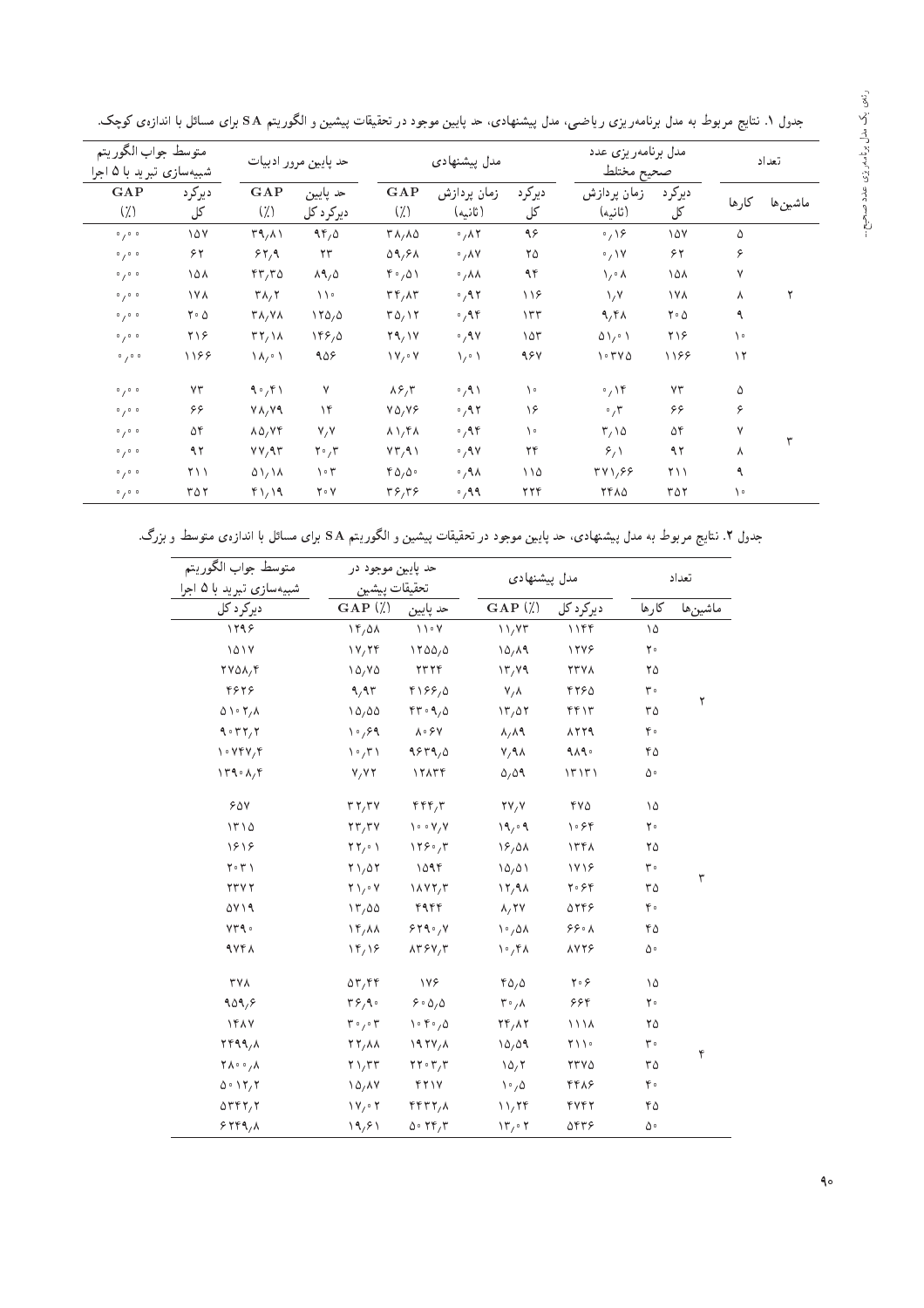پیشین، و الگوریتم اصلاحشده، SA را با پارامترهای زیر نشان مبردهد.

 $T_{\cdot} = \vee$ ,  $\alpha = \circ \wedge \wedge \wedge$  maxiteration =  $\hat{z} \circ \circ$ , maxiter  $\zeta = \zeta$ 

# .<br>۵. نتیجهگیری و پیشنهادات

- ٦. حد پایینی که توسط مدل ارائه می,شود در مسائل با اندازههای بزرگ اختلاف زیادی با جواب الگوریتم شبیهسازی تبریدشده ندارد. بنابراین، این حد پایین کیفیت خیلی خوبی در مسائل با اندازهی بزرگ دارد. از سوی دیگر، با توجه به اینکه این حد پایین از حد پایین موجود در تحقیقات پیشین بهتر است، از اهمیت ویژهیے پرخوردار است.
- ۲. نوع نگاه به مسئلهی زمانبندی ماشینهای موازی و ارائهی مدل ریاضی عدد صحیح مختلط جدید برای آن و اضافهشدن یک مدل برنامهریزی ریاضی کارا به پیشینهی این موضوع اهمیت خاصی دارد.
- ۳. زمان حل مهمترین عامل در مسائل زمان بندی است و این نوع مسائل در اندازهی .<br>متوسط هم نیاز به زمان حل خیلمی زیاد دارند. مدل پیشنهادی در اندازههای .<br>متوسط و حتى كوچک هم نسبت به مدل برنامهريزي عدد صحيح مختلط به زمان حل کمتری نیاز دارد. با استفاده از مدل پیشنهادی و الگوریتم شبیهسازی معرفی شده می توان در زمان کمتری به جوابهای خوبی دست یافت. در این مقاله حالت عمومی مسئله در نظرگرفته شده است می توان برای تحقیقات آتی فرضهای دیگر مسئله مثل زمان قطع مجازکارها یا حتی خرابی ماشین و غیره را پرزشتی کرد.

- 1. crossover
- 2. mutation

#### منابع (References)

- 1. Pinedo, M.L., Scheduling: Theory, Algorithms, and Systems, Springer Science & Business Media (2012).
- 2. Graham, R.L., Lawler, E.L., Lenstra, J.K., and Rinnooy Kan, A.H.G. "Optimization and approximation in deterministic sequencing and scheduling: A survey". Annals of Discrete Mathematics,  $5$ , pp. 287-326 (1979).
- 3. Bilge, Ü., Kıraç, F., Kurtulan, M. and Pekgün, P. "A tabu search algorithm for parallel machine total tardiness problem", Computers & Operations Research, 31(3), pp. 397-414 (2004).
- 4. Anghinolfi, D. and Paolucci, M. "Parallel machine total tardiness scheduling with a new hybrid metaheuristic approach", Computers & Operations Research,  $34(11)$ , pp. 3471-3490 (2007).
- 5. Azizoglu, M. and Kirca, O. "Tardiness minimization on parallel machines", International Journal of Production *Economics*,  $55(2)$ , pp. 163-168 (1998).
- 6. Tanaka, S. and Araki, M. "A branch-and-bound algorithm with Lagrangian relaxation to minimize total tardiness on identical parallel machines", International Journal of Production Economics,  $113(1)$ , pp. 446-458  $(2008).$
- 7. Shim, S.-O. and Kim, Y.-D. "Scheduling on parallel identical machines to minimize total tardiness", European Journal of Operational Research,  $177(1)$ , pp. 135-146  $(2007).$
- 8. Mensendiek, A., Gupta, J.N. and Herrmann, J. "Scheduling identical parallel machines with fixed delivery dates to minimize total tardiness", European Journal of Operational Research,  $243(2)$ , pp. 514-522 (2015).
- 9. Kovalyov, M.Y. and Werner, F. "Approximation schemes for scheduling jobs with common due date on parallel machines to minimize total tardiness", Journal of Heuristics,  $8(4)$ , pp. 415-428 (2002).
- 10. Elmaghraby, S.E. and Park, S.H. "Scheduling jobs on a number of identical machines", AIIE transactions,  $6(1)$ , pp. 1-13 (1974).
- 11. Arkin, E.M. and Roundy, R.O. "Weighted-tardiness scheduling on parallel machines with proportional weights", Operations Research,  $39(1)$ , pp. 64-81 (1991).
- 12. Unlu, Y. and Mason, S.J. "Evaluation of mixed integer programming formulations for non-preemptive parallel machine scheduling problems", Computers & Industrial *Engineering*,  $58(4)$ , pp. 785-800 (2010).
- 13. Metropolis, N., Rosenbluth, A.W., Rosenbluth, M.N. and Teller A.H. "Equation of state calculations by fast computing machines", The Journal of Chemical Physics,  $21(6)$ , pp. 1087-1092 (1953).
- 14. Kirkpatrick, S., Gelatt, C.D. and Vecchi, M.P. "Optimization by simmulated annealing", Science, 220(4598), pp. 671-680 (1983).
- 15. Jeong, S. J., Kim, K. S. and Lee, Y. H. "The efficient search method of simulated annealing using fuzzy logic controller", *Expert Systems with Applications*,  $36(3)$ , pp. 7099-7103 (2009).
- 16. Özcan, U. "Balancing stochastic two-sided assembly lines: A chance-constrained, piecewise-linear, mixed integer program and a simulated annealing algorithm", European Journal of Operational Research,  $205(1)$ , pp. 81- $97(2010)$ .
- 17. Vidal, R.V.V., Applied Simulated Annealing, First ed. Springer (1993).
- 18. Vasan, A. and Raju, K.S. "Comparative analysis of simulated annealing, simulated quenching and genetic algorithms for optimal reservoir operation", Applied Soft Computing,  $9(1)$ , pp. 274-281 (2009).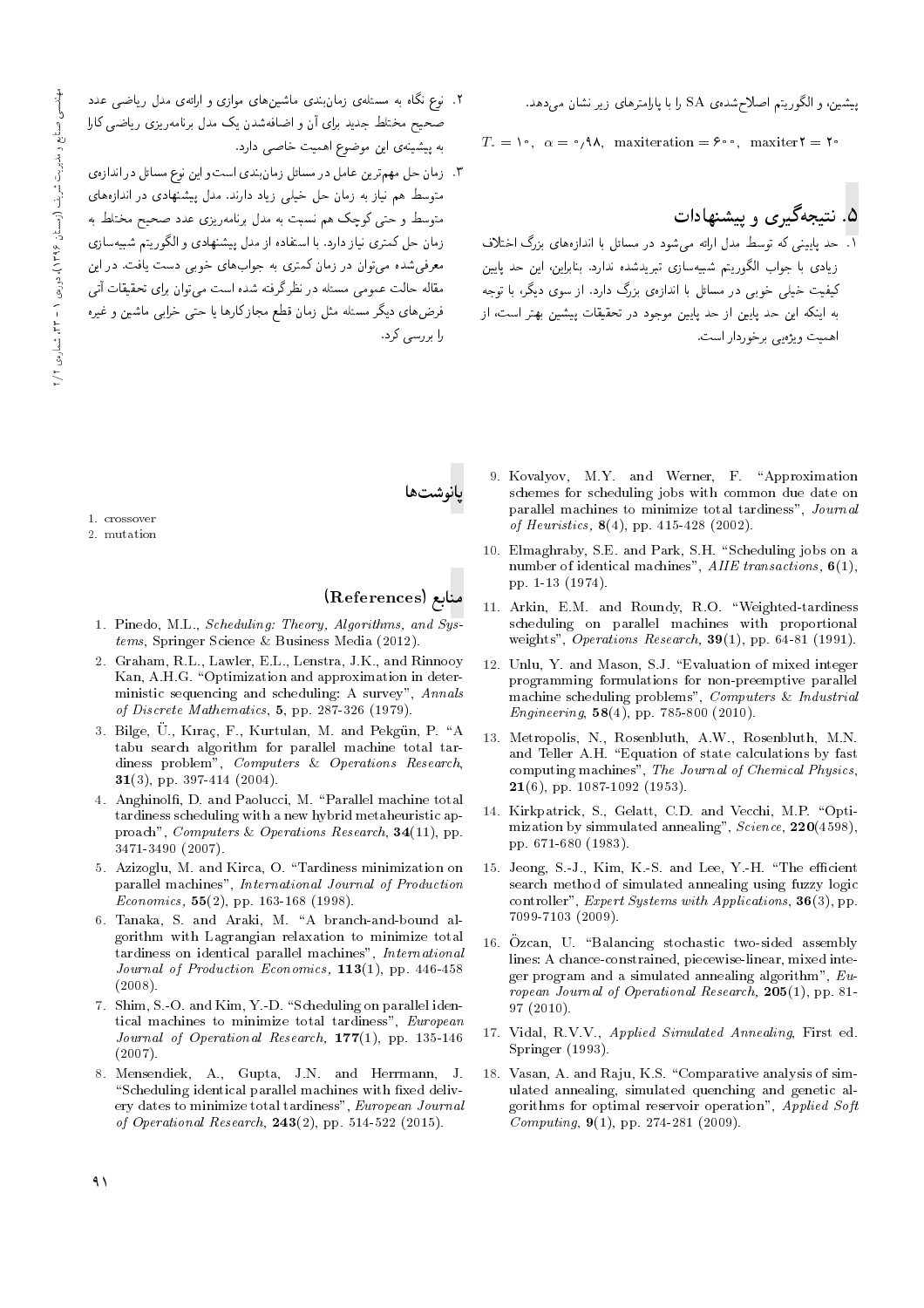heuristics", European Journal of Operational Research, 161(1), pp. 42-61 (2005).

21. Karimi, N., Zandieh, M. and Najafi, A. "Group scheduling in flexible flow shops: a hybridised approach of imperialist competitive algorithm and electromagnetic-like mechanism", International Journal of Production Research,  $49(16)$ , pp. 4965-4977 (2011).

پيوست

قضمیه: مدل پیشنهادی جوابی حد پایین برای دیرکرد کل کارها را می دهد.

برای اثبات اینکه مدل پیشنهادی حد پایین دیرکرد کل را می دهد یک مسئله با ۳ کار در حالت های مختلف برای موعد تحویل در نظر گرفته می شود، نشان داده خواهد شدکه مقداری که برای مسئله بهدست خواهد آمد کمتر از مقدار بهینهی توالمی<br>با مساوی با آن خواهد بود. یا مساوی با ان حواهد بود.<br>- المساوی

حالت اول: فرض کنید یک مسئله با ۳ کار به طوریکه ۳، < p، < p<br>این کول کو کو میران کرد: و  $p_i < d_i$  واشته باشیم در این صورت مقدار دیرکرد کل با  $d_{\tau} < d_{\gamma} < d_{\tau}$ استفاده از مدل پشتهادی بهصورت زیر محاسبه مے شود.

$$
T_{ji} = \begin{bmatrix} \cdot & p_{\tau} + p_{\tau} - d_{\tau} & p_{\tau} + p_{\tau} + p_{\tau} - d_{\tau} \\ \cdot & p_{\tau} + p_{\tau} - d_{\tau} & p_{\tau} + p_{\tau} + p_{\tau} - d_{\tau} \\ \cdot & p_{\tau} + p_{\tau} - d_{\tau} & p_{\tau} + p_{\tau} + p_{\tau} - d_{\tau} \end{bmatrix}
$$

برای حل این ماتریس به روش مجارستانی عمل می,شودکه برای اینکار با توجه به ماتریس بالا باید در ستون ۲ و ۳ نیز صفر ایجاد شود که برای این کار باید کمینهی<br>هر ستون را یافت و از درایههای آن ستون کم کرد.

هر سنون را یافت و از درایههای آن سنون نم درد.<br>حمایت کمینهی ستون ۲:  $p_1 + p_2 + p_3$  زیرا:

$$
p_1 + p_1 - d_1 < p_1 + p_1 - d_1 \Rightarrow -d_1 < -d_1 \Rightarrow d_1 > d_1
$$
\n
$$
p_1 + p_1 - d_1 < p_1 + p_1 - d_1 \Rightarrow d_1 - d_1 < p_1 - p_1 \Rightarrow -d_1 + p_1 \Rightarrow d_1 \Rightarrow d_1 \leq d_1 \Rightarrow d_1 \leq d_1 \Rightarrow d_1 \leq d_1 \Rightarrow d_1 \leq d_1 \Rightarrow d_1 \leq d_1 \Rightarrow d_1 \leq d_1 \Rightarrow d_1 \leq d_1 \Rightarrow d_1 \leq d_1 \Rightarrow d_1 \leq d_1 \Rightarrow d_1 \leq d_1 \Rightarrow d_1 \leq d_1 \Rightarrow d_1 \leq d_1 \Rightarrow d_1 \leq d_1 \Rightarrow d_1 \leq d_1 \Rightarrow d_1 \leq d_1 \Rightarrow d_1 \leq d_1 \Rightarrow d_1 \leq d_1 \Rightarrow d_1 \leq d_1 \Rightarrow d_1 \leq d_1 \Rightarrow d_1 \leq d_1 \Rightarrow d_1 \leq d_1 \Rightarrow d_1 \leq d_1 \Rightarrow d_1 \leq d_1 \Rightarrow d_1 \leq d_1 \Rightarrow d_1 \leq d_1 \Rightarrow d_1 \leq d_1 \Rightarrow d_1 \leq d_1 \Rightarrow d_1 \leq d_1 \Rightarrow d_1 \leq d_1 \Rightarrow d_1 \leq d_1 \Rightarrow d_1 \leq d_1 \Rightarrow d_1 \leq d_1 \Rightarrow d_1 \leq d_1 \Rightarrow d_1 \leq d_1 \Rightarrow d_1 \leq d_1 \Rightarrow d_1 \leq d_1 \Rightarrow d_1 \leq d_1 \Rightarrow d_1 \leq d_1 \Rightarrow d_1 \leq d_1 \Rightarrow d_1 \leq d_1 \Rightarrow d_1 \leq d_1 \Rightarrow d_1 \leq d_1 \Rightarrow d_1 \leq d_1 \Rightarrow d_1 \leq d_1 \Rightarrow d_1 \leq d_1 \Rightarrow d_1 \leq d_1 \Rightarrow d_1 \leq d_1 \Rightarrow d_1 \leq d_1 \Rightarrow d_1 \leq d_1 \Rightarrow d_1 \leq d_1 \Rightarrow d_1 \leq d_1 \Rightarrow d_1 \leq d_1 \Rightarrow d_1 \leq d_1 \Rightarrow d_1 \leq d_1 \Rightarrow d_1 \leq d_1 \Rightarrow d_1 \leq d_1 \Rightarrow d_1 \leq d_1 \Rightarrow d_1 \leq d_1 \Rightarrow d
$$

كمينهي ستون سوم درايه دوم آن است؛ چون:

$$
p_{\tau} + p_{\tau} + p_{\tau} - d_{\tau} < p_{\tau} + p_{\tau} + p_{\tau} - d_{\tau} \Rightarrow -d_{\tau} < -d_{\tau} \Rightarrow d_{\tau} > d_{\tau}
$$
\n
$$
p_{\tau} + p_{\tau} + p_{\tau} - d_{\tau} < p_{\tau} + p_{\tau} + p_{\tau} - d_{\tau} \Rightarrow -d_{\tau} < -d_{\tau} \Rightarrow d_{\tau} > d_{\tau}
$$

حال طبق روال الگوريتم مجارستاني:

$$
T_{ji} = \begin{bmatrix} \circ & d_{\tau} - d_{\tau} & d_{\tau} - d_{\tau} \\ \circ & \circ & \circ \\ \circ & p_{\tau} - d_{\tau} - p_{\tau} + d_{\tau} & d_{\tau} - d_{\tau} \end{bmatrix}
$$

در ماتریس بالا طبق خاصیت روش مجارستانی تا زمانیکه کمینهی تعداد خطوط پوشش دهندهى صفرها برابر با تعداد سطر يا ستون نشود روش مجارستانى ادامه می،یابد.که ماتریس بالا طی این روش بهصورت زیر در می آید:

$$
T_{ji} = \begin{bmatrix} \cdot & \cdot & \cdot & \cdot \\ d_{\tau} - d_{\tau} & \cdot & \cdot & \cdot \\ \cdot & \cdot & p_{\tau} - d_{\tau} - p_{\tau} + d_{\tau} & d_{\tau} - d_{\tau} \end{bmatrix}
$$

- 19. Naderi, B., Fatemi Ghomi, S.M.T., Aminnayeri, M. and Zandieh, M. "Scheduling open shops with parallel machines to minimize total completion time", Journal of Computational and Applied Mathematics, 235(5), pp. 1275-1287 (2011).
- 20. Loukil, T., Teghem, J. and Tuyttens, D. "Solving multiobjective production scheduling problems using meta-

CU= uwDU w Q]U Q@=Q@ xOvyOVWwB \w]N O=OaD pk=OL |=Q=O T} QD=t u}= xm %Ow@ Oy=wN Q}R Q=Okt Q@=Q@ q=@ T} QD=t j@] pm OQmQ}O TB

Total Tardiness (Proposed Model) =  $\mathbf{Y} * p_1 + \mathbf{Y} * p_2 + p_3$  $-(d_1 + d_2)$ 

اکنون برای مقایسهی مقدار تابع هدف مدل پیشنهادی با تمام توالی های ممکن مسئله<br>نشان داده مه شود که این مقدار کمتر از تمام مقادیر مربوط به هر یک از توالی ها یا

مساوى با آنها خواهد بود. جدول پيوست ١ نشان دهندهى اين توضيح است. "CU= K}[wD u}= |xOvyOu=Wv 1 CUw}B pwOH "Ow@ Oy=wN =yv; =@ |w=Ut دیرکرد کل برای توالی ۳ – ۲ – ۱ بهصورت زیر محاسبه میشود که سایر<br>پاید توالى ها نيز به همين منوال است.

 $T_{\mathbf{y}} = p_{\mathbf{y}} - d_{\mathbf{y}} = \circ$ ,  $T_{\mathbf{y}} = p_{\mathbf{y}} + p_{\mathbf{y}} - d_{\mathbf{y}}$ ,  $T_{\mathbf{y}} = p_{\mathbf{y}} + p_{\mathbf{y}} + p_{\mathbf{y}} - d_{\mathbf{y}}$ Total Tardiness =  $T_1 + T_1 + T_2 = 1 * p_1 + 1 * p_2 + p_3$ 

$$
-(d_\mathrm{t}+d_\mathrm{t})
$$

 $p_1 < p_1 < p_{\tau}$  حالت دوم: این بار فرض می شود که یک مسئله با ۳ کار به طوریکه ۴  $p_i < d_i$ و  $d_{\tau} < d_i$  و  $p_i < d_i$ ، وجود دارد. در این صورت مقدار دیرکرد کل استفاده از مدل پیشنهادی بهصورت زیر محاسبه می شود.

$$
T_{ji} = \begin{bmatrix} \cdot & p_{\tau} + p_{\tau} - d_{\tau} & p_{\tau} + p_{\tau} + p_{\tau} - d_{\tau} \\ \cdot & p_{\tau} + p_{\tau} - d_{\tau} & p_{\tau} + p_{\tau} + p_{\tau} - d_{\tau} \\ \cdot & p_{\tau} + p_{\tau} - d_{\tau} & p_{\tau} + p_{\tau} + p_{\tau} - d_{\tau} \end{bmatrix}
$$

برای حل این ما ری*س ما*سد حالب اول:<br>بر کمینهی ستون ۲:  $p_{\mathsf{r}} - p_{\mathsf{r}} = p_{\mathsf{r}}$  زیرا:

$$
p_1 + p_1 - d_1 < p_1 + p_1 - d_1 \Rightarrow p_1 - p_1 < d_1 - d_1 \Rightarrow \blacksquare
$$
\n
$$
p_1 + p_1 - d_1 < p_1 + p_1 - d_1 \Rightarrow p_1 - p_1 < d_1 - d_1 \Rightarrow \blacksquare
$$

کمینهی ستون سوم درایهی سوم آن است؛ چون:

$$
p_{\tau} + p_{\tau} + p_{\tau} - d_{\tau} < p_{\tau} + p_{\tau} + p_{\tau} - d_{\tau} \Rightarrow -d_{\tau} < -d_{\tau} \Rightarrow d_{\tau} > d_{\tau}
$$
\n
$$
p_{\tau} + p_{\tau} + p_{\tau} - d_{\tau} < p_{\tau} + p_{\tau} + p_{\tau} - d_{\tau} \Rightarrow -d_{\tau} < -d_{\tau} \Rightarrow d_{\tau} > d_{\tau}
$$

اكنون طبق روال الگوريتم مجارستاني:

$$
T_{ji} = \begin{bmatrix} \cdot & p_1 - d_1 - p_1 + d_1 & d_1 - d_1 \\ \cdot & p_1 - d_1 - p_1 + d_1 & d_1 - d_1 \\ \cdot & \cdot & \cdot & \cdot \end{bmatrix}
$$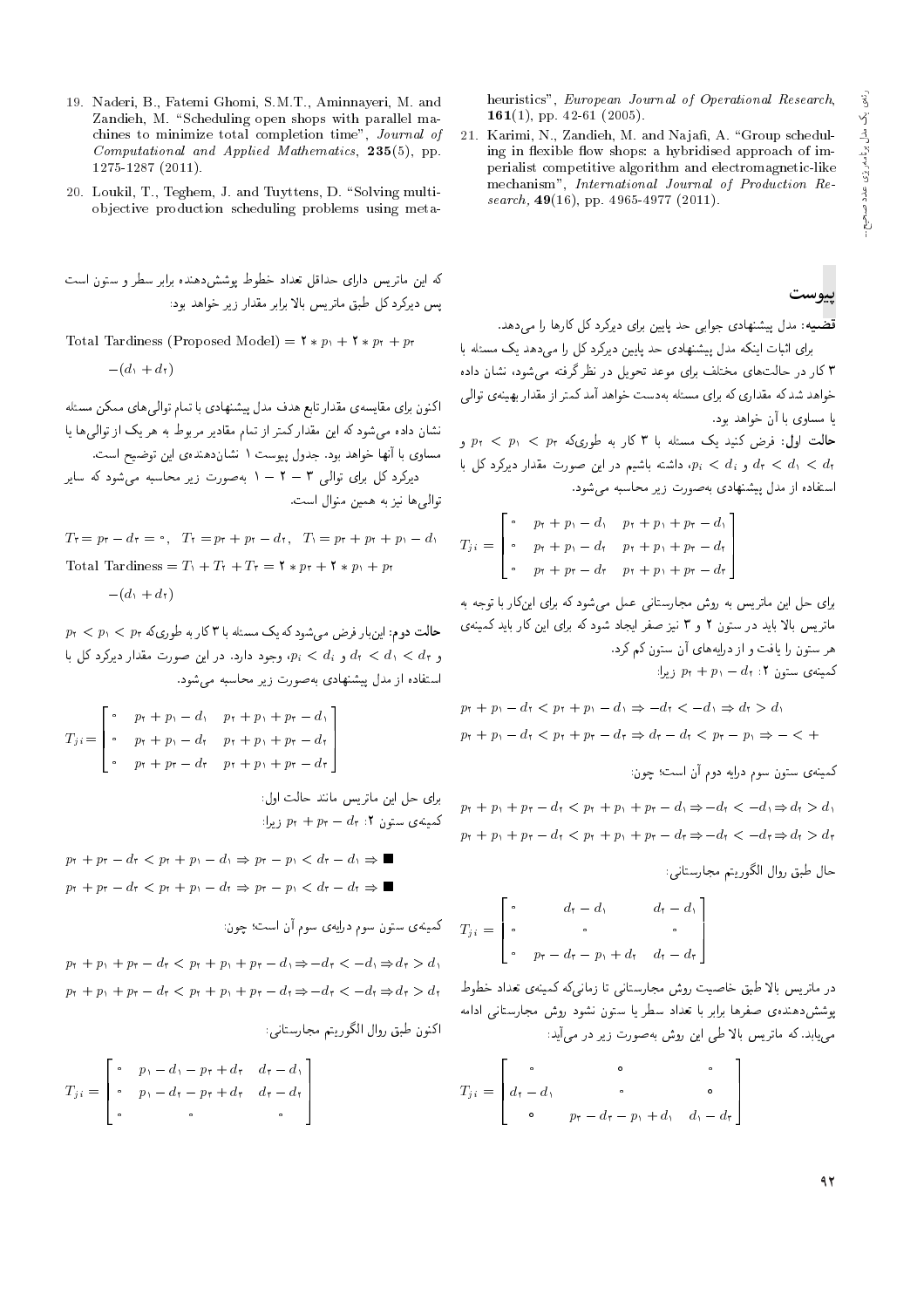جدول بيوست ١. حالت اول.

|                                        |                                                                                                                        | <u>.</u> |                                                                                                                                        |
|----------------------------------------|------------------------------------------------------------------------------------------------------------------------|----------|----------------------------------------------------------------------------------------------------------------------------------------|
| توالى                                  | مدل پایه برای دیرکرد کل                                                                                                | مقايسه   | مدل ارائه شده برای دیرکرد کل                                                                                                           |
| $\gamma = \gamma = \gamma$             | $\mathbf{Y}p_{\mathcal{V}} + \mathbf{Y}p_{\mathcal{V}} + p_{\mathcal{V}} - (d_{\mathcal{V}} + d_{\mathcal{V}})$        | → 1      | $\label{eq:1} \mathbf{Y} p_{\mathcal{V}} + \mathbf{Y} p_{\mathcal{V}} + p_{\mathcal{V}} - \big(d_{\mathcal{V}} + d_{\mathcal{V}}\big)$ |
| $\gamma = \tau - 1$                    | $\mathbf{Y}p_{\mathfrak{y}} + \mathbf{Y}p_{\mathfrak{y}} + p_{\mathfrak{y}} - (d_{\mathfrak{y}} + d_{\mathfrak{y}})$   | ➢        | $\mathbf{Y}p_1 + \mathbf{Y}p_1 + p_2 - (d_1 + d_1)$                                                                                    |
| $\mathbf{r} = \mathbf{v} - \mathbf{r}$ | $\mathbf{Y} p_{\mathfrak{k}} + \mathbf{Y} p_{\mathfrak{k}} + p_{\mathfrak{k}} - (d_{\mathfrak{k}} + d_{\mathfrak{k}})$ | ➢        | $\mathbf{Y}p_{\mathcal{V}} + \mathbf{Y}p_{\mathcal{V}} + p_{\mathcal{V}} - (d_{\mathcal{V}} + d_{\mathcal{V}})$                        |
| $\mathbf{r} - \mathbf{r} - \mathbf{r}$ | $\mathbf{Y} p_{\mathfrak{r}} + \mathbf{Y} p_{\mathfrak{r}} + p_{\mathfrak{t}} - (d_{\mathfrak{t}} + d_{\mathfrak{r}})$ | ➢        | $\mathbf{Y}p_{\mathcal{V}} + \mathbf{Y}p_{\mathcal{V}} + p_{\mathcal{V}} - (d_{\mathcal{V}} + d_{\mathcal{V}})$                        |
| $r = 1 - r$                            | $\mathbf{Y} p_{\mathsf{T}} + \mathbf{Y} p_{\mathsf{T}} + p_{\mathsf{T}} - (d_{\mathsf{T}} + d_{\mathsf{T}})$           | ➢        | $\mathbf{Y}p_1 + \mathbf{Y}p_1 + p_2 - (d_1 + d_1)$                                                                                    |
| $\mathsf{r}-\mathsf{r}-1$              | $\mathbf{Y} p_{\mathsf{T}} + \mathbf{Y} p_{\mathsf{T}} + p_{\mathsf{T}} - (d_{\mathsf{T}} + d_{\mathsf{T}})$           | ➢        | $\mathbf{Y}p_{\mathcal{V}} + \mathbf{Y}p_{\mathcal{V}} + p_{\mathcal{V}} - (d_{\mathcal{V}} + d_{\mathcal{V}})$                        |
|                                        |                                                                                                                        |          |                                                                                                                                        |

حدول سوست ٢. حالت دوم.

|                                        |                                                                                                                        | - J.J. UJ . |                                                                                                                        |
|----------------------------------------|------------------------------------------------------------------------------------------------------------------------|-------------|------------------------------------------------------------------------------------------------------------------------|
| توالي                                  | مدل پایه برای دیرگرد کل                                                                                                | مقايسه      | مدل ارائه شده برای دیرگرد گل                                                                                           |
| $1 - 1 - 1$                            | $\mathbf{Y}p_{1} + \mathbf{Y}p_{1} + p_{\mathbf{Y}} - (d_{1} + d_{\mathbf{Y}})$                                        | → 1         | $\mathbf{Y}p_1 + \mathbf{Y}p_1 + p_{\mathbf{Y}} - (d_1 + d_{\mathbf{Y}})$                                              |
| $1 - r - r$                            | $\mathbf{Y}p_{1} + \mathbf{Y}p_{\mathbf{r}} + p_{\mathbf{Y}} - (d_{\mathbf{Y}} + d_{\mathbf{Y}})$                      | >.          | $\mathbf{Y}p_1 + \mathbf{Y}p_1 + p_{\mathbf{Y}} - (d_1 + d_{\mathbf{Y}})$                                              |
| $\mathbf{Y} = \mathbf{Y} - \mathbf{Y}$ | $\mathbf{Y} p_{\mathfrak{r}} + \mathbf{Y} p_{\mathfrak{r}} + p_{\mathfrak{r}} - (d_{\mathfrak{r}} + d_{\mathfrak{r}})$ | >.          | $\mathbf{Y} p_{\mathfrak{t}} + \mathbf{Y} p_{\mathfrak{t}} + p_{\mathfrak{t}} - (d_{\mathfrak{t}} + d_{\mathfrak{t}})$ |
| $\mathbf{Y}-\mathbf{Y}-\mathbf{Y}$     | $\mathbf{Y} p_{\mathfrak{r}} + \mathbf{Y} p_{\mathfrak{r}} + p_{\mathfrak{t}} - (d_{\mathfrak{t}} + d_{\mathfrak{r}})$ | ➢           | $\mathbf{Y}p_1 + \mathbf{Y}p_1 + p_{\mathbf{Y}} - (d_1 + d_{\mathbf{Y}})$                                              |
| $r - 1 - r$                            | $\mathbf{Y} p_{\mathsf{T}} + \mathbf{Y} p_{\mathsf{T}} + p_{\mathsf{T}} - (d_{\mathsf{T}} + d_{\mathsf{T}})$           | ➢           | $\mathbf{Y}p_1 + \mathbf{Y}p_1 + p_{\mathbf{Y}} - (d_1 + d_{\mathbf{Y}})$                                              |
| $\mathsf{r}-\mathsf{r}-\mathsf{r}$     | $\mathbf{Y} p_{\mathsf{T}} + \mathbf{Y} p_{\mathsf{T}} + p_{\mathsf{T}} - (d_{\mathsf{T}} + d_{\mathsf{T}})$           | → 1         | $\mathbf{Y}p_{1} + \mathbf{Y}p_{1} + p_{\mathbf{Y}} - (d_{1} + d_{\mathbf{Y}})$                                        |
|                                        |                                                                                                                        |             |                                                                                                                        |

همه درايههاي ستون سوم برابرند. يس طبق روال الگوريتم مجارستاني:

$$
T_{ji} = \begin{bmatrix} \circ & \circ & \circ \\ \circ & \circ & \circ \\ \circ & p_{r} - p_{\lambda} & \circ \end{bmatrix} \quad \text{or} \quad T_{ji} = \begin{bmatrix} \circ & \circ & \circ \\ \circ & \circ & \circ \\ \circ & \circ & \circ \\ \circ & p_{r} - p_{\lambda} & \circ \end{bmatrix}
$$

که این ماتریس دارای کمینهی تعداد خطوط پوششدهنده برابر سطر و ستون است و جواب بهینهی چندگانه دارد. در همهی حالت ها دیرکرد کل کارها برابر مقدار زیر است:

Total Tardiness (Proposed Model)= $\mathbf{Y} * p_1 + \mathbf{Y} * p_1 + p_2 - \mathbf{Y} * d$ 

اکنون برای مقایسهی مقدار تابع هدف مدل پیشنهادی با تمام توالی های ممکن مسئله نشان داده میشود که این مقدار کمتر از تمام مقادیر مربوط به هر یک از توالی ها یا<br>مساوی با آنها خواهد بود. جدول پیوست ۳ نشاندهندهی این توضیح است. مساوی با آنها حواهد بود. جدول پیوست ۱ تسان(دهندهی این توضیح است.<br>-<br>- المسمود المساح است مسلم حرکت علم العمل  $p_{\Upsilon} < p_{\Upsilon} < p_{\Upsilon}$ حالت چهارم: اینبار فرض میشودکه یک مسئله با ۳ کار به طوریکه<br>پریم کوچید کردی کے سیاست  $p_i < d_i$ و  $d_{\mathsf{t}} < d_{\mathsf{t}} < d_{\mathsf{t}}$ ، وجود دارد. در این صورت مقدار دیرکرد کل با استفاده از مدل پیشنهادی بهصورت زیر محاسبه می شود:

$$
T_{ji} = \begin{bmatrix} \cdot & p_{\tau} + p_{\tau} - d_{\tau} & p_{\tau} + p_{\tau} + p_{\tau} - d_{\tau} \\ \cdot & p_{\tau} + p_{\tau} - d_{\tau} & p_{\tau} + p_{\tau} + p_{\tau} - d_{\tau} \\ \cdot & p_{\tau} + p_{\tau} - d_{\tau} & p_{\tau} + p_{\tau} + p_{\tau} - d_{\tau} \end{bmatrix}
$$

برای حل این ماتریس مانند روش در حالت اول: کمینهی ستون ۲:  $p_1 + p_2 = q_3$ ، زیرا $\Delta$ 

$$
p_{\tau} + p_{\tau} - d_{\tau} < p_{\tau} + p_{\tau} - d_{\tau} \Rightarrow -d_{\tau} < -d_{\tau} \Rightarrow d_{\tau} > d_{\tau} \Rightarrow \blacksquare
$$
\n
$$
p_{\tau} + p_{\tau} - d_{\tau} < p_{\tau} + p_{\tau} - d_{\tau} \Rightarrow p_{\tau} - p_{\tau} > d_{\tau} - d_{\tau} \Rightarrow \blacksquare
$$

ماتریس بالا طی روش مجارستانی بهصورت زیر در می آید:

$$
T_{ji} = \begin{bmatrix} \cdot & \cdot & \cdot & p_{\tau} - p_{\tau} \\ \cdot & \cdot & d_{\tau} - d_{\tau} & p_{\tau} - d_{\tau} - p_{\tau} + d_{\tau} \\ p_{\tau} - d_{\tau} - p_{\tau} + d_{\tau} & \cdot & \cdot & \cdot \end{bmatrix}
$$

كه اين ماتريس داراي حداقل تعداد خطوط يوشش دهنده برابر سطر و ستون است. پس دیرکرد کل طبق ماتریس بالا برابر مقدار زیر است.

Total Tardiness (Proposed Model) =  $\mathbf{Y} * p_1 + \mathbf{Y} * p_2 + p_3$  $-(d_1 + d_1)$ 

اکنون برای مقایسهی مقدار تابع هدف مدل پیشنهادی با تمام توالمی های ممکن مسئله نشان داده میشود که این مقدار کمتر از تمام مقادیر مربوط به هر یک از توالی ها یا

مساوی با آنها خواهد بود. جدول پیوست ۲ نشاندهندهی این توضیح است.  $p_{1} < p_{1} < p_{\texttt{T}}$  حالت سوم: این بار فرض می شود که یک مسئله با ۳ کار بهطوریکه و  $p_i < d_i$  و  $p_i > p_i$ ، وجود دارد. در این صورت مقدار دیرکرد کل با استفاده از مدل پیشنهادی بهصورت زیر محاسبه می شود:

$$
T_{ji} = \begin{bmatrix} \circ & p_1 + p_1 - d & p_1 + p_1 + p_1 - d \\ \circ & p_1 + p_1 - d & p_1 + p_1 + p_1 - d \\ \circ & p_1 + p_1 - d & p_1 + p_1 + p_1 - d \end{bmatrix}
$$

برای حل این ماتریس مانند حالت اول:  $p_1 + p_2 = d : \mathbf{Y}$ کمینهی ستون ۲:

$$
p_{\mathfrak{k}} + p_{\mathfrak{k}} - d < p_{\mathfrak{k}} + p_{\mathfrak{k}} - d \Rightarrow p_{\mathfrak{k}} < p_{\mathfrak{k}} \Rightarrow \blacksquare
$$